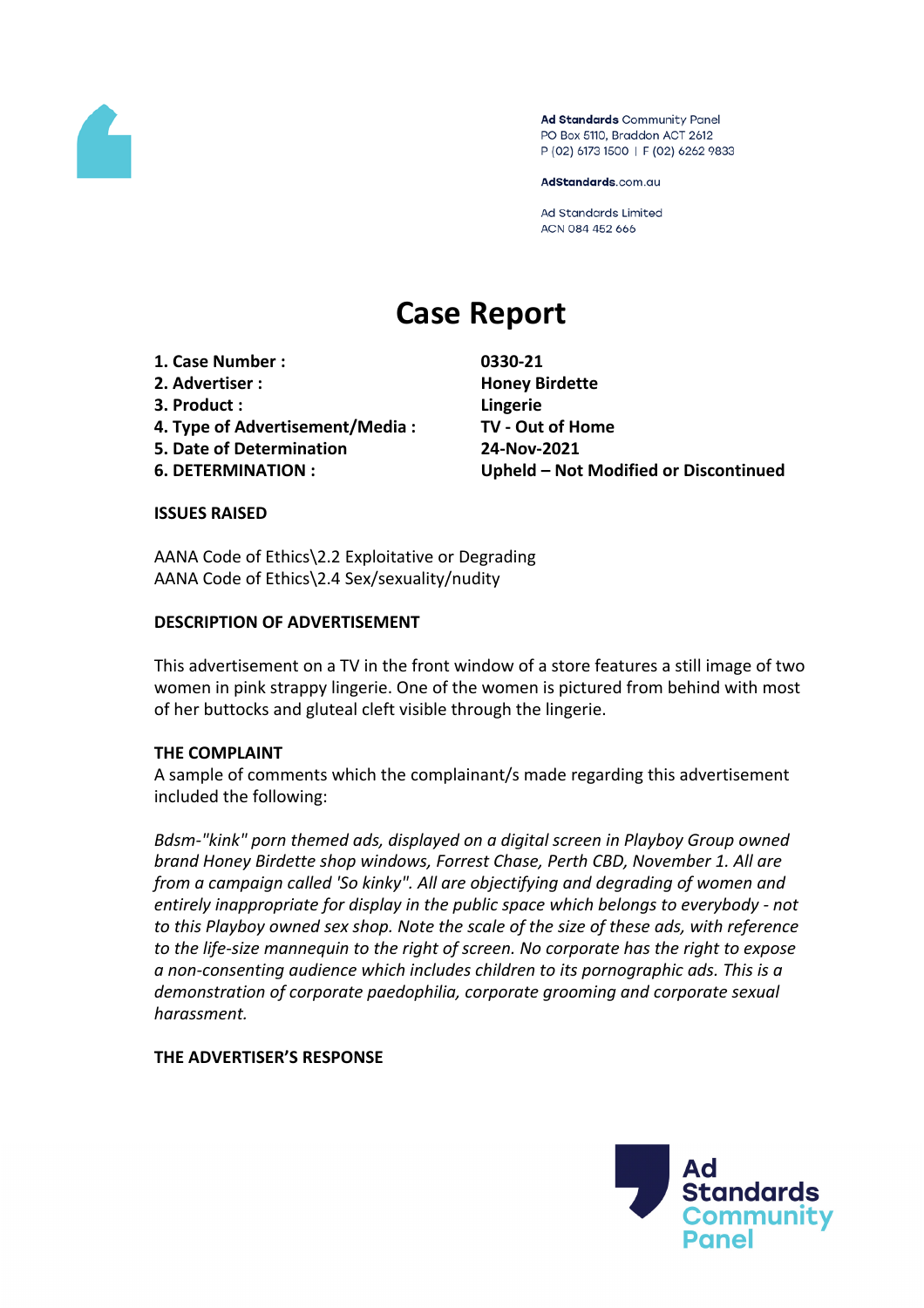

Comments which the advertiser made in response to the complainant/s regarding this advertisement include the following:

*Advertiser did not provide a response.*

### **THE DETERMINATION**

The Ad Standards Community Panel (the Panel) considered whether this advertisement breaches Section 2 of the AANA Code of Ethics (the Code).

The Panel noted the complainant's concerns that the advertisement:

- is objectifying of women and degrading to women
- is inappropriate for display in a public space.

The Panel viewed the advertisement and noted the advertiser's response.

## **Section 2.2: Advertising should not employ sexual appeal in a manner which is exploitative or degrading of any individual or group of people.**

The Panel noted the AANA Practice Note which provides guidance on the meaning of the terms exploitative and degrading:

*Exploitative - (a) taking advantage of the sexual appeal of a person, or group of people, by depicting them as objects or commodities; or (b) focussing on their body parts where this bears no direct relevance to the product or service being advertised. Degrading – lowering in character or quality a person or group of people.*

#### **Does the advertisement use sexual appeal?**

The Panel noted that the advertisement depicts two women in lingerie. The Panel considered that this image does contain sexual appeal.

#### **Does the advertisement use sexual appeal in a manner that is exploitative?**

The Panel noted that the advertisement is for lingerie available at Honey Birdette and considered that it is reasonable for the women to be depicted wearing the products in the advertisement.

The Panel considered that there is a focus on the buttocks and gluteal cleft of the woman in the foreground, however this focus is relevant to the detail of the lingerie product being advertised.

The Panel noted that the woman on the left is wearing a collar with a chain attached, however the chain is hanging loose and is not the focus of the image. The Panel considered that there is no suggestion that anyone else is in control of the chain or that the woman is being used as a sexual object.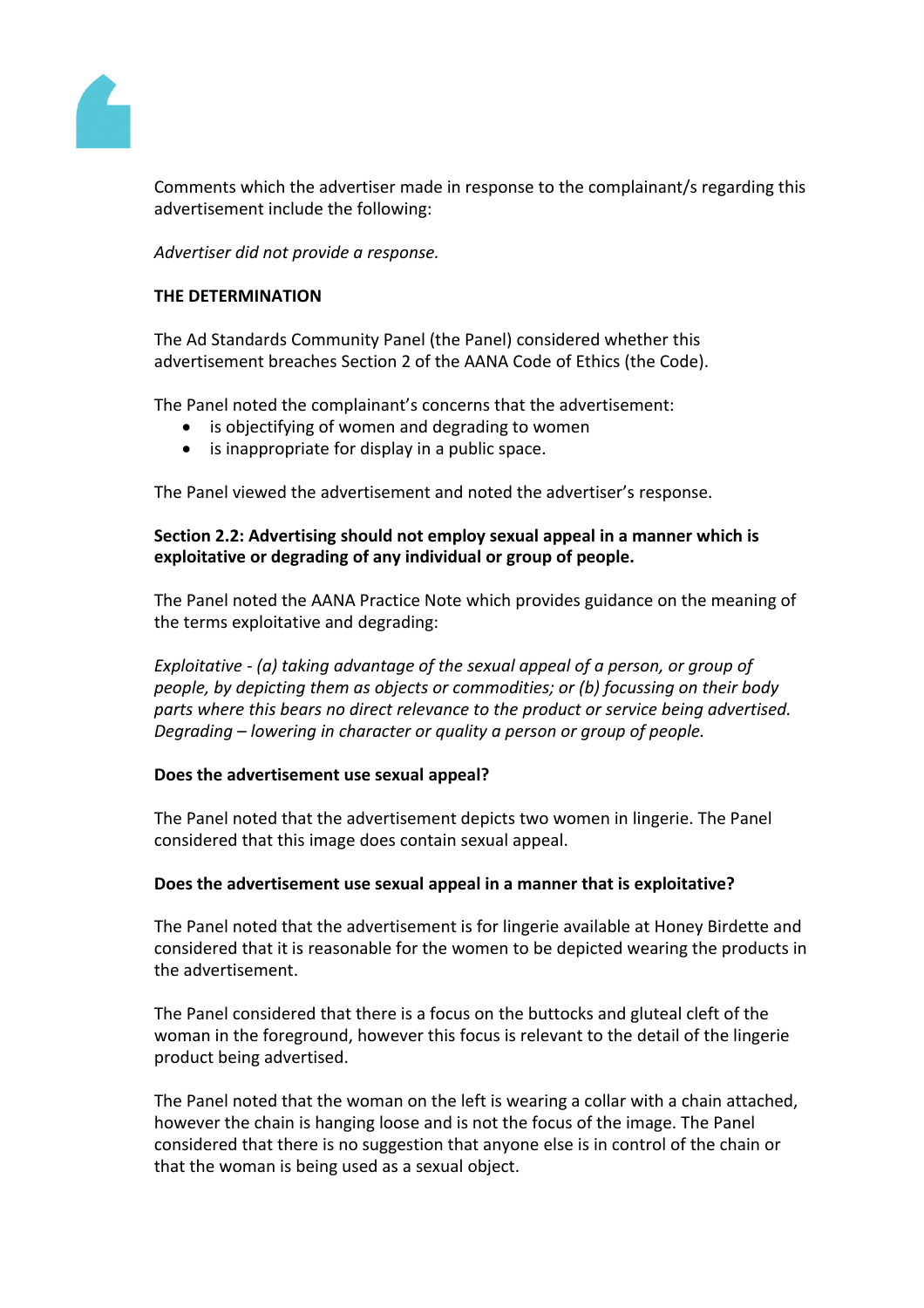

The Panel considered that both women are depicted as happy, confident and in control, and the women are not depicted as objects or commodities.

The Panel considered that the advertisement does not employ sexual appeal in a manner which is exploitative of the women.

### **Does the advertisement use sexual appeal in a manner that is degrading?**

The Panel considered that the depiction of the women is relevant to the promotion of lingerie and the products available for purchase at Honey Birdette and this in itself does not lower the women in character or quality.

The Panel considered that both women are depicted as happy, confident and in control. The Panel considered that the focus of the advertisement is on the detail of the lingerie being promoted, and that the advertisement does not lower the women in character or quality.

The Panel considered that the advertisement does not employ sexual appeal in a manner which is degrading to the blindfolded woman.

#### **Section 2.2 conclusion**

Finding that the advertisement did not employ sexual appeal in a manner which is exploitative and degrading of an individual or group of people, the Panel determined that the advertisement did not breach Section 2.2 of the Code.

#### **Section 2.4: Advertising shall treat sex, sexuality and nudity with sensitivity to the relevant audience.**

The Panel noted the Practice Note for the Code states:

*"Overtly sexual images are not appropriate in outdoor advertising or shop front windows.*

*"Although not exhaustive, the following may be considered to be overtly sexual: • Poses suggestive of sexual position: parting of legs, hand placed on or near genitals in a manner which draws attention to the region;*

*• People depicted in sheer lingerie or clothing where a large amount of buttocks, female breasts, pubic mound or genital regions can be seen; The use of paraphernalia such as whips and handcuffs, particularly in combination with images of people in lingerie, undressed or in poses suggestive of sexual position;*

*• Suggestive undressing, such as pulling down a bra strap or underpants; or*

*• Interaction between two or more people which is highly suggestive of sexualised activity.*

*"Discreet portrayal of nudity and sexuality in an appropriate context (eg advertisements for toiletries and underwear) is generally permitted but note the*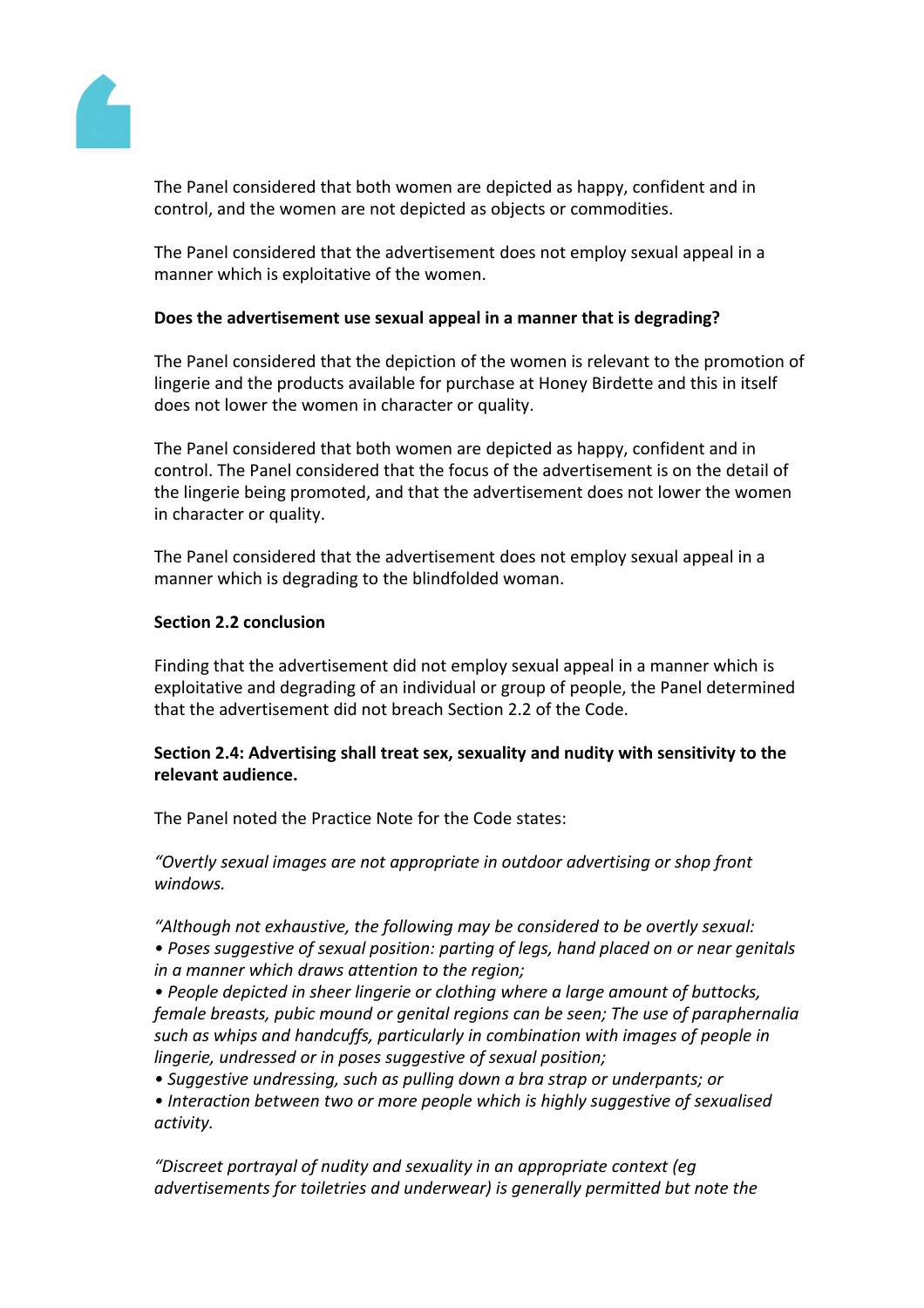

*application of the relevant audience. More care should be taken in outdoor media than magazines, for example.*

*"Images of models in bikinis or underwear are permitted, however, unacceptable images could include those where a model is in a suggestively sexual pose, where underwear is being pulled up or down (by the model or another person), or where there is clear sexual innuendo from the ad (e.g. depicting women as sexual objects)."*

#### **Does the advertisement contain sex?**

The Panel considered whether the advertisement contained sex. The Panel noted the definition of sex in the Practice Note is "sexual intercourse; person or persons engaged in sexually stimulating behaviour".

The Panel considered that the women are not engaging in sexual activity. The Panel considered that the advertisement does not contain sex.

#### **Does the advertisement contain sexuality?**

The Panel noted the definition of sexuality in the Practice Note is "the capacity to experience and express sexual desire; the recognition or emphasis of sexual matters".

The Panel considered that the women are wearing sexualised and revealing lingerie and there is a sexual element to the advertisement.

#### **Does the advertisement contain nudity?**

The Panel noted that the definition of nudity in the Practice Note is "the depiction of a person without clothing or covering; partial or suggested nudity may also be considered nudity".

The Panel noted that the women in the advertisement are depicted in lingerie, and considered that this is a depiction of partial nudity.

## **Are the issues of sexuality and nudity treated with sensitivity to the relevant audience?**

The Panel noted that the definition of sensitivity in the Practice Note is "understanding and awareness to the needs and emotions of others".

The Panel considered that the requirement to consider whether sexual suggestion is 'sensitive to the relevant audience' requires them to consider who the relevant audience is and to have an understanding of how they might react to or feel about the advertisement.

The Panel noted that this image appears in store windows and considered that the relevant audience includes retail workers, people shopping in the Honey Birdette